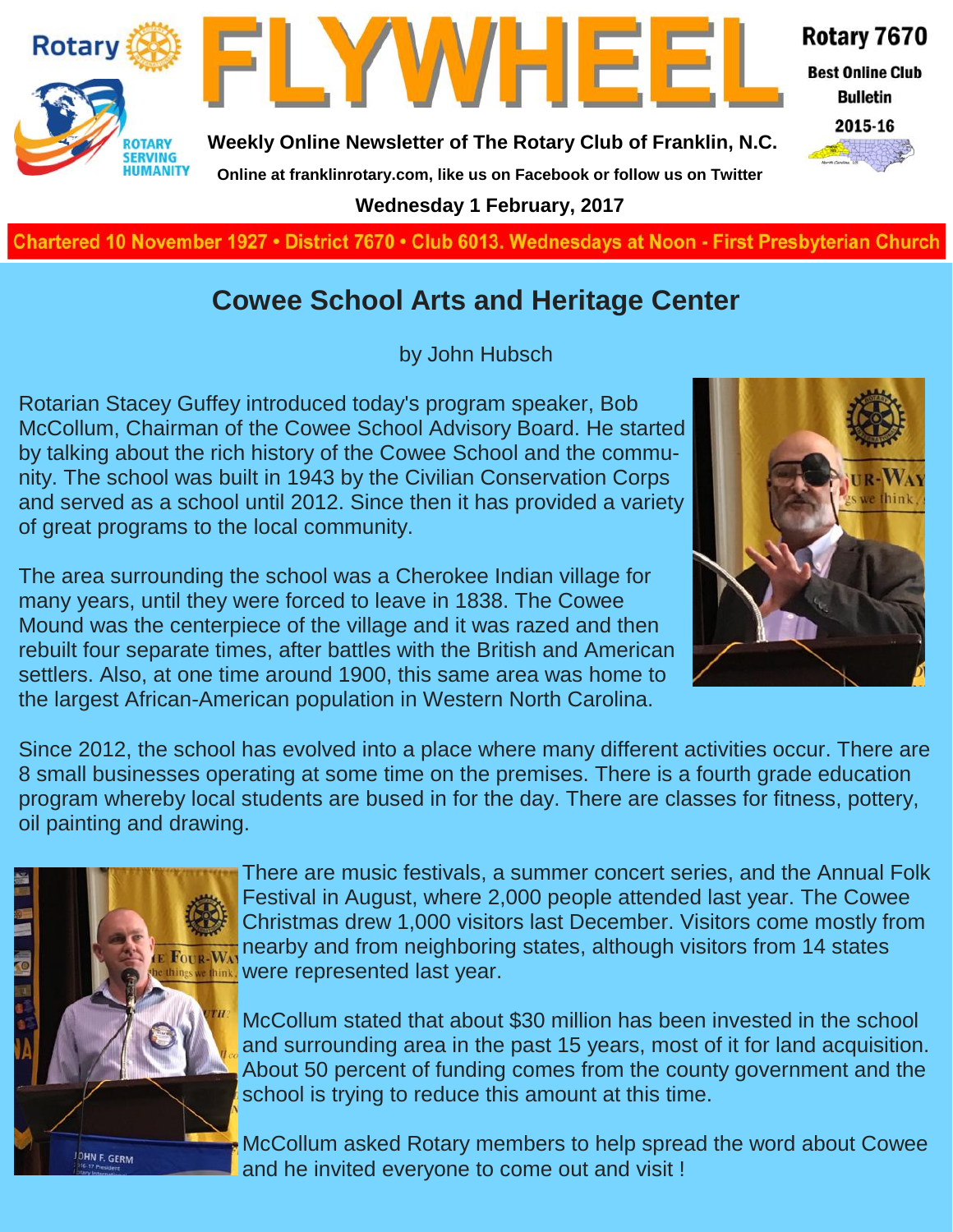



Rotary 7670

**Best Online Club Bulletin** 2015-16



**Weekly Online Newsletter of The Rotary Club of Franklin, N.C. Online at franklinrotary.com, like us on Facebook or follow us on Twitter Wednesday 1 February, 2017**

Chartered 10 November 1927 • District 7670 • Club 6013. Wednesdays at Noon - First Presbyterian Church



### **Three More PHF's!**

On Wednesday Stacy Guffey was recognized as a Paul Harris Fellow, Jim Garner at PHF Plus 5 and John Yermack a PHF Plus 8! Hugs all around! All three members great work and a great example to the club!

#### **BREW This Tuesday!**

Chair Nancie reminds everyone please come to Outdoor 76 on Main this Tuesday for the February BREW Mtg. Annual members please remit \$20 if youd like to continue. Annual members have blue pins and lifetime members have gold. Lifetime is ONLY \$100

#### **Foundation Contributions**

Mike Norris-foundation chair recently stressed the importance of making your foundation contribu-

tions. He gave the club an update on where it was so far for the year and that you have an opportunity to make it very easy through Rotary Direct. See Mike and he'll get you started!!



#### **COL Meeting Last Thursday!**

The nominating committee for a new delegate and alternate on the RI council on legislation met 1/26 in Black Mountain and selected two new representatives from 7670. They will be announced later upon final approval. RC of Franklin IPP Sean was among the nominating committee members.



#### **New Meeting day for Evening Club!**

The RC of Franklin Evening satellite Club is now meeting on **Tuesday's 630p at Lazy Hiker.** Tell a friend about the club. Just another option to serve as a Rotarian!

## **Rotary Service 2/8/17**

Greeter: TBA

Prayer/Pledge: Patrick Betancourt

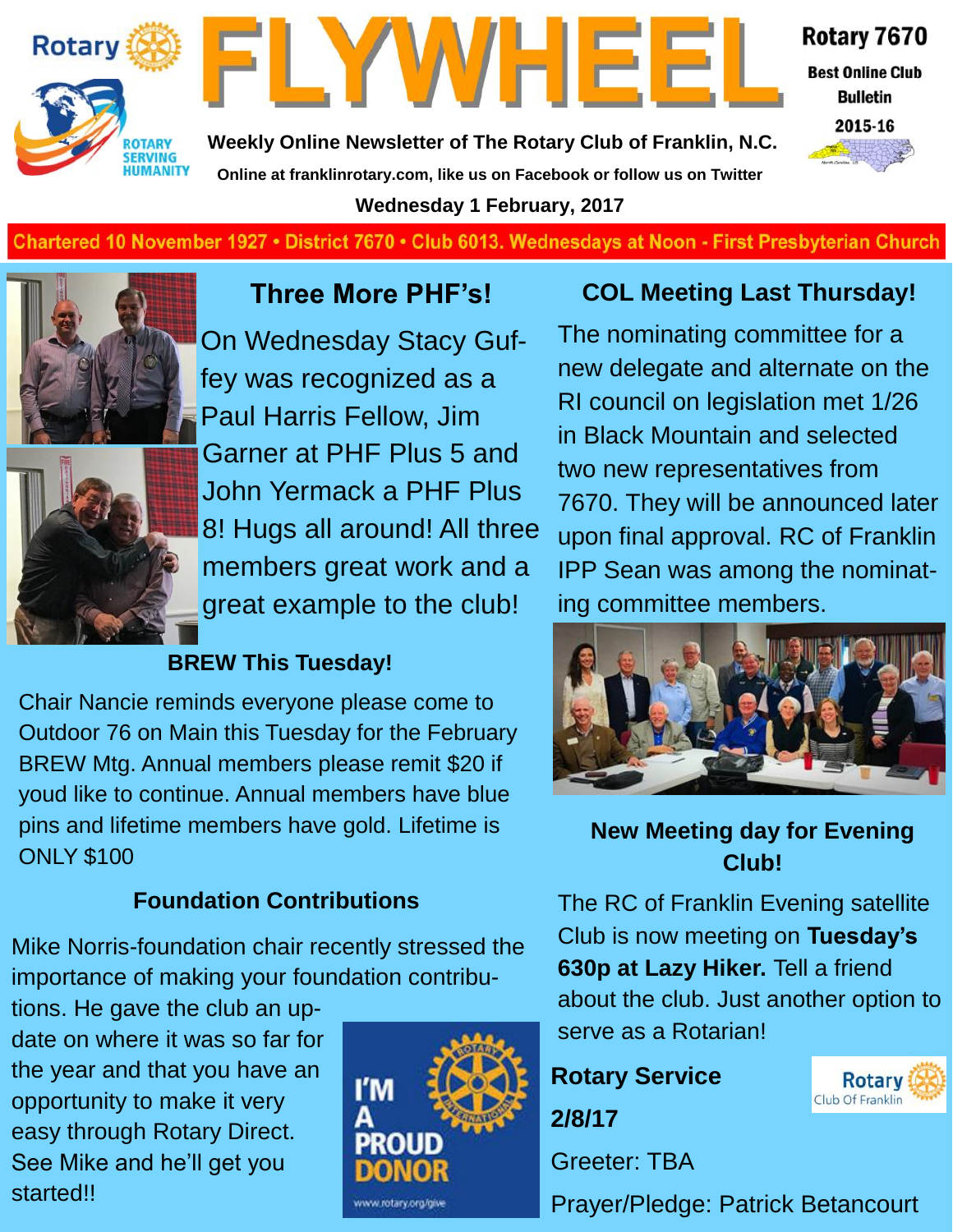



Rotary 7670

**Best Online Club Bulletin** 

2015-16

**Weekly Online Newsletter of The Rotary Club of Franklin, N.C.**

**Online at franklinrotary.com, like us on Facebook or follow us on Twitter**

**Wednesday 1 February, 2017**

**Charted November 29, 1927 • District 7670 • Club 6013 Wednesdays at Noon - First Presbyterian Church**



# **Notes from The Top**

Well, unlike your President who forgot his blue CART jar, it was great to see so many jars, bags, and checks that you all remembered to bring. You all together gave almost \$800.00. It's amazing how coins for CART can add up.

We will have one more CART day before I turn this year over to our next President (who has a great memory) Judy Chapman!

Changing the subject Valley Cafe who provides our meals has asked for suggestions from us on meals we would like

to have or even specific foods! Duncan realizes that being the only provider they may not be thinking of all the possibilities. This he would encourage our participation in giving him our likes and dislikes. To me, this is great customer service and while he can't guarantee he will or can provide all of our requests he will try.

Please write down your ideas, things you would like to see more of or less of and get them to me, I'll pass it on.

Have a great week!

# **AG Sean Needs Flywheel Editor!**

If you are interested in publishing the newsletter each week please see AG Sean. He would like to let someone else do it. Doesn't take more than an hour and a half each week. See Sean or Stephanie Smith!

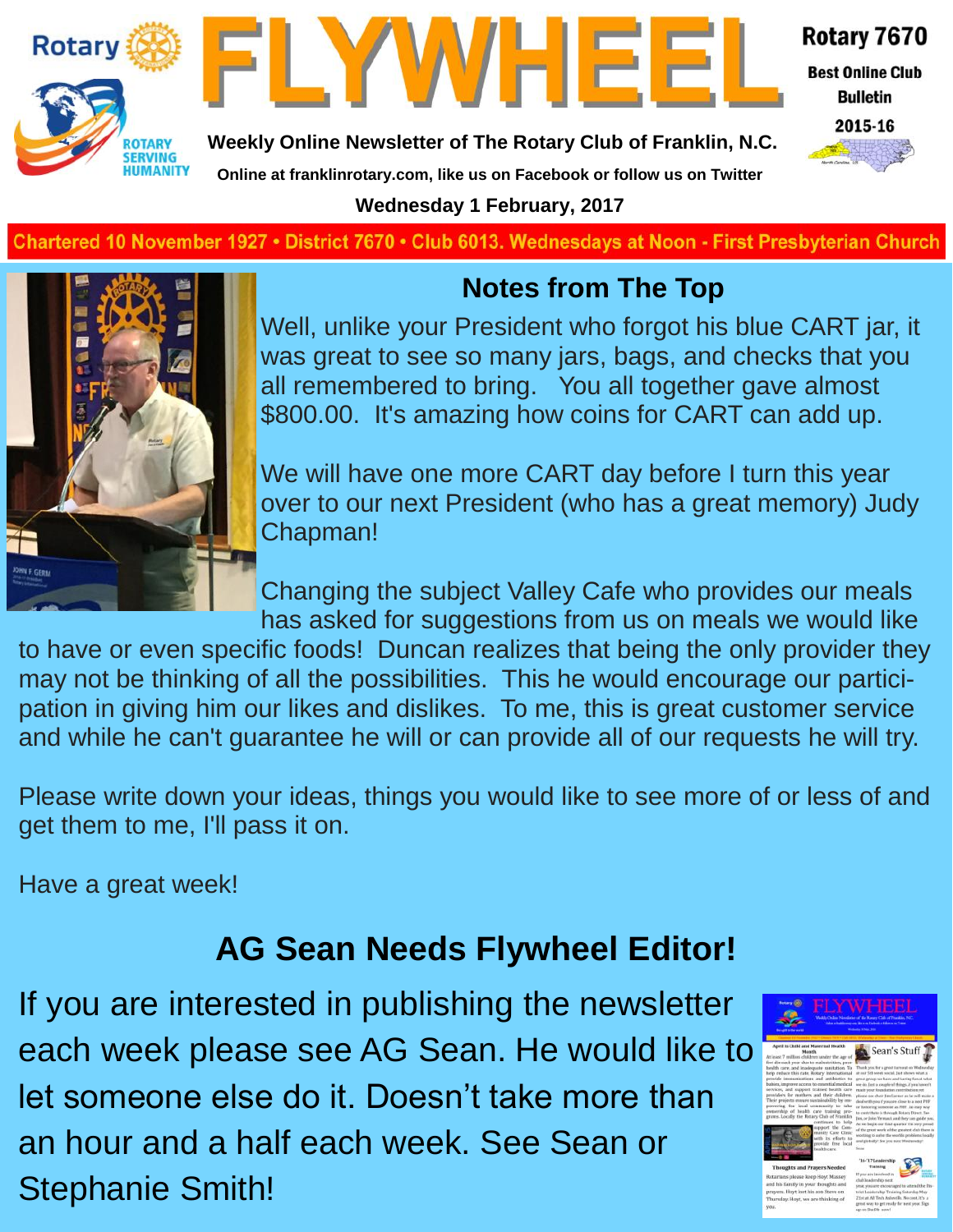



Rotary 7670

**Best Online Club Bulletin** 



**Weekly Online Newsletter of The Rotary Club of Franklin, N.C. Online at franklinrotary.com, like us on Facebook or follow us on Twitter**

**Wednesday 1 February, 2017**

**Charted November 29, 1927 • District 7670 • Club 6013 Wednesdays at Noon - First Presbyterian Church**

# **District Conference April 28th-30th!!**

Nows the time to make plans for the upcoming District Conference in Hickory. There will be a free youth conference on Friday with



the regular conference Saturday and breakfast Sunday. Earn a PHF for registering the highest percentage of Rotarians in your club category size for the Young Leaders and District Conference in Hickory April 28- 30, 2017!! **Register now on DacDb for the conferences!!!District only \$145**

# **Fred's Funnies**

# **Decals on Garage Doors….**



*Are you fed up with looking daily at your garage door?* Just stick a new decal on your door! You should see the looks on the faces of your neighbors



**The German company " Style your Garage " makes posters for your garage door.**

**True Story LOL**